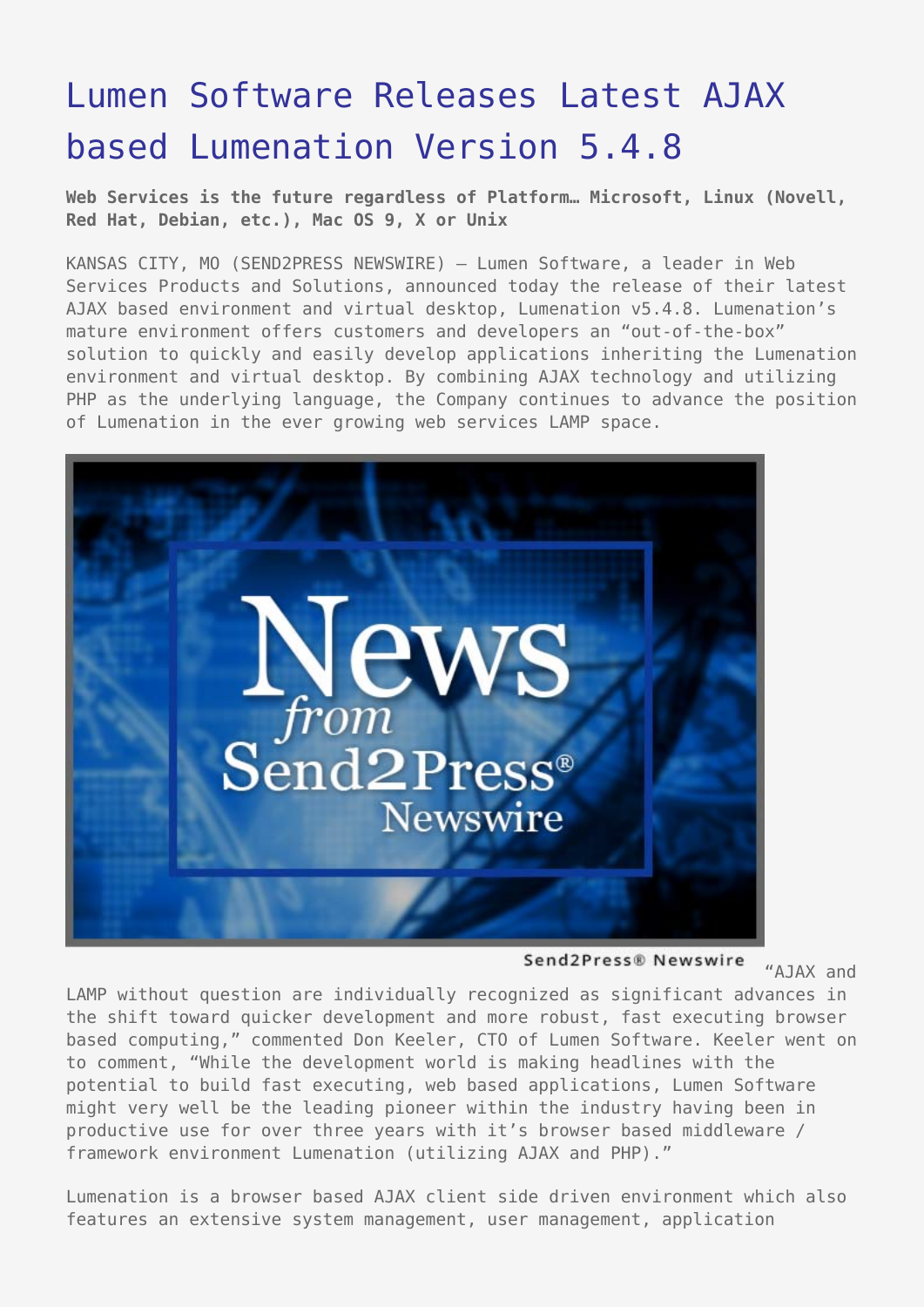management and record transactional journaling, to name just a few. The system even offers its own feature rich, easy to use, development environment empowering developers, even non-developers, to rapidly create their own AJAX / PHP based applications.

Lumen Software also offers a wide variety of modules / applications it has created over the last four years that take advantage of the Lumenation environment.

Tad Gordon, CEO of Lumen pointed out "Our advancements provide our customers with the ability to minimize reliance upon their current fat client 'desktop' paradigm with one that is completely browser based, utilizing only the bare essentials of the base OS to simply gain access to a browser. This provides anytime/anywhere access without the threat of viruses and greatly reduces or eliminates support resource requirements. Lumen Software and our Partners are poised to capture the lions share of the browser based computing market, bringing Microsoft, Linux, Mac and Unix desktop users along for the ride… because what OS you access from is now irrelevant."

"We have customers providing managed 'Virtual Desktops' to their users provisioning the appropriate applications, data access, directory access, and user interface lock down management, based upon each users specific role within an organization. Users now have a single point of access through a browser! Users can access, externally or through their intranet, mission critical applications, legacy data, and even terminal services, all in a secure identity managed environment", Commented Ted Lymer, CMO of Lumen Software. "With our technology, we are providing the next evolutionary step in computing by web enabling virtually all data, increasing mobility, collaboration and ease of information flow regardless of the Operating System you are using."

About Lumen Software

Lumen Software is a world class leader in providing web-based technologies to mobilize information from virtually any electronic data source and deliver it in a user-friendly format to an unlimited number of specifically targeted users. We empower you with easy to use point and click technology to get the right information to the right person, at the right time. From "out-of-thebox" Portals, to Dashboards connected to multiple Legacy / Application Databases, to a host of mission critical applications, Lumen Software provides industry specific tools to easily and cost effectively connect users to "their" information.

Lumen Software IS Web Services. We bring the Web to Life…Fast, Easy and Affordable.

Web site: [www.lumensoftware.com](http://www.lumensoftware.com/)

All trademamrks acknowledged.

News issued by: Lumen Software